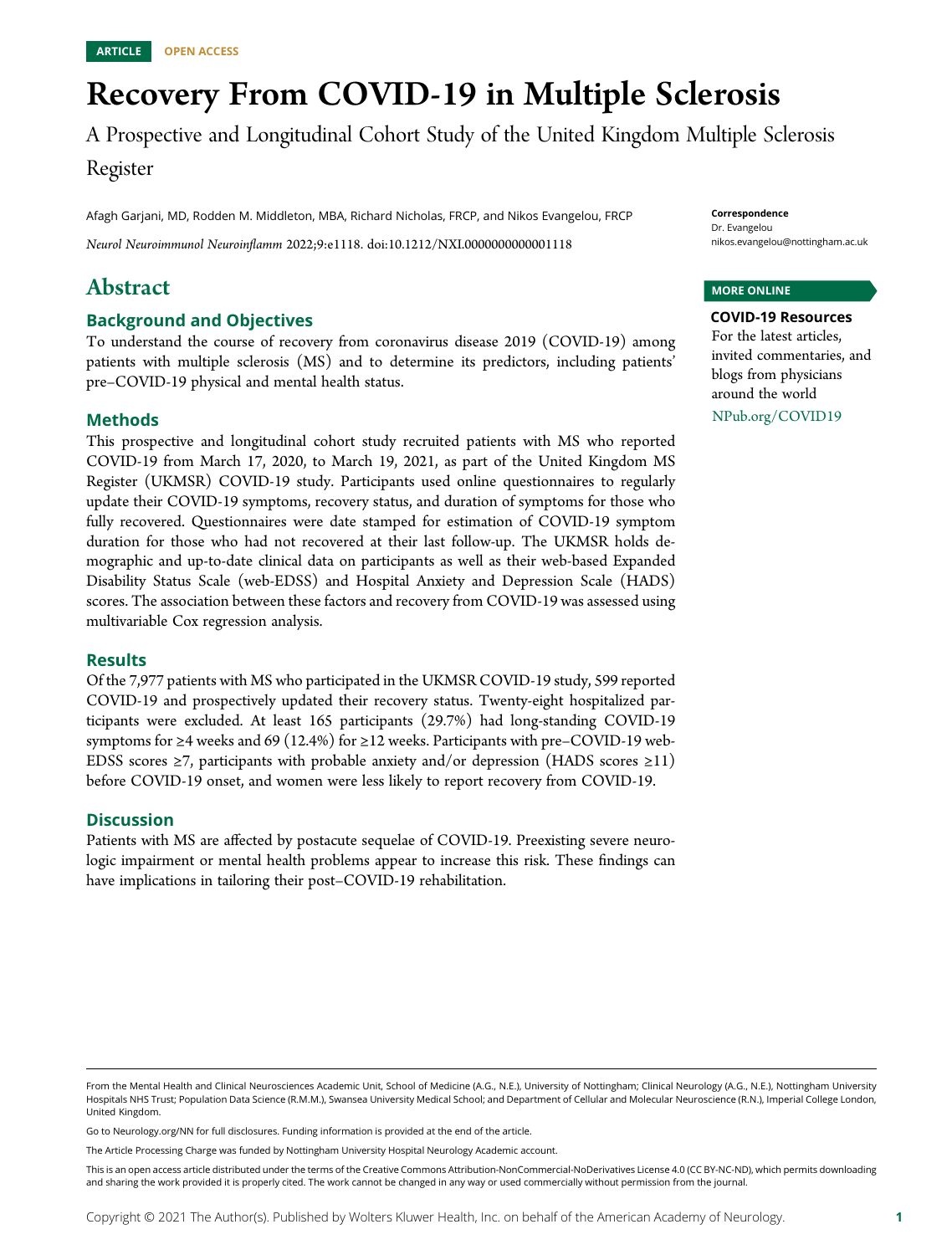# **Glossary**

COVID-19 = coronavirus disease 2019; HADS = Hospital Anxiety and Depression Scale; IQR = interquartile range;  $MS =$ multiple sclerosis; PASC = postacute sequelae of COVID-19; web-EDSS = web-based Expanded Disability Status Scale; UKMSR = United Kingdom MS Register.

Many patients with multiple sclerosis (MS) evade the serious acute complications of coronavirus disease 2019 (COVID-19), such as hospitalization, respiratory failure, or death.<sup>1,2</sup> Nevertheless, they may still have long-term effects of the infection, known as postacute sequelae of COVID-19 (PASC).

Understanding the burden of PASC among patients with MS and identifying its risk factors will inform MS rehabilitation services, which are going to deal with the emerging needs of patients with MS who had COVID-19. In this study, we aim to understand the course of recovery from COVID-19 in MS and to determine its predictors.

# **Methods**

This prospective and longitudinal cohort study was conducted as part of the United Kingdom MS Register (UKMSR) COVID-19 study. $2$  Patients with MS had been reporting whether they had symptoms suggestive of COVID-19 and whether their diagnosis was confirmed by a health care provider or COVID-19 testing, from March 17, 2020—the start of the outbreak in the United Kingdom.<sup>2</sup> Further information about COVID-19 testing was not collected, but, in the United Kingdom, patients with COVID-19 symptoms are only offered a PCR test. Mass COVID-19 testing in the United Kingdom was implemented on May 28, 2020—before then, PCR tests were only available to inpatients. All data were collected using online questionnaires.

Patients with MS with self-reported symptoms suggestive of COVID-19 were included in the study. They were followed up, by email reminders, every 2 weeks to update their COVID-19 symptoms and recovery status until reporting full recovery from COVID-19 symptoms (questions provided in eAppendix 1, [links.lww.com/NXI/A670](http://links.lww.com/NXI/A670)). Participants who reported full recovery also provided the duration of their COVID-19 symptoms. The submitted questionnaires were date stamped for estimation of COVID-19 symptom duration for participants who had not reported full recovery at their last follow-up. Participants were asked to specifically report new or worsened symptoms after their COVID-19.

The UKMSR holds demographic and up-to-date clinical data on registered patients, including comorbidities, MS type, date of MS diagnosis, disease-modifying therapies, web-based Expanded Disability Status Scale (web-EDSS) scores, and Hospital Anxiety and Depression Scale (HADS) scores. The most recent web-EDSS and HADS scores before COVID-19 onset were used.

Participants were grouped into 5 groups based on their web-EDSS score: (1) 0–2.5 (ambulatory without assistance and no or minimal neurologic impairment); (2) 3–3.5 (ambulatory without assistance and moderate neurologic impairment); (3) 4–5.5 (ambulatory without assistance and severe neurologic impairment);  $(4)$  6–6.5 (ambulatory with assistance), and  $(5)$ ≥7 (restricted to wheelchair or bed).

HADS is scored (0–21) for anxiety and depression separately. Participants with HADS scores of ≥11 were considered as having probable anxiety or depression.<sup>3</sup> Participants with anxiety, depression, or both were considered as 1 group because these conditions frequently coexist in  $MS<sub>i</sub><sup>4</sup>$  and the number of participants with anxiety or depression alone was small. Data collected until March 19, 2021, are presented according to STROBE guidelines.<sup>5</sup>

### Standard Protocol Approvals, Registrations, and Patient Consents

Ethical approval for UKMSR studies was obtained from Southwest-Central Bristol Research Ethics Committee (16/ SW/0194). All participants provided informed consent online. The study is registered with [ClinicalTrials.gov](http://ClinicalTrials.gov) (NCT04354519).

### Statistical Analysis

Data were analyzed using IBM SPSS Statistics for Windows, version 26 (IBM Corp., Armonk, NY; 2019).

Continuous variables with normal distribution are presented as mean  $(SD)$  and were compared using the independent samples  $t$ test. Continuous variables without normal distribution and ordinal variables are presented as median (interquartile range [IQR]) and were compared using the Mann-Whitney U test. The association between categorical variables was assessed using the  $\chi^2$  test or the Fisher exact test. The number of valid values for variables with missing data has been stated.

Univariable and multivariable Cox regression analyses, with time (days) from reporting COVID-19 to full recovery (event) as the dependent variable, were performed to assess the association between demographic and clinical variables and recovery from COVID-19. Participants with persistent symptoms at their last follow-up were censored. A directed acyclic graph was produced (eAppendix 2, [links.](http://links.lww.com/NXI/A670) [lww.com/NXI/A670\)](http://links.lww.com/NXI/A670) to identify potential confounding factors, which were subsequently accounted for in the multivariable Cox regression analysis. This method avoids the introduction of bias in the analysis by the erroneous inclusion of colliders and mediators as confounding factors.<sup>6</sup> Listwise deletion was implemented for missing data.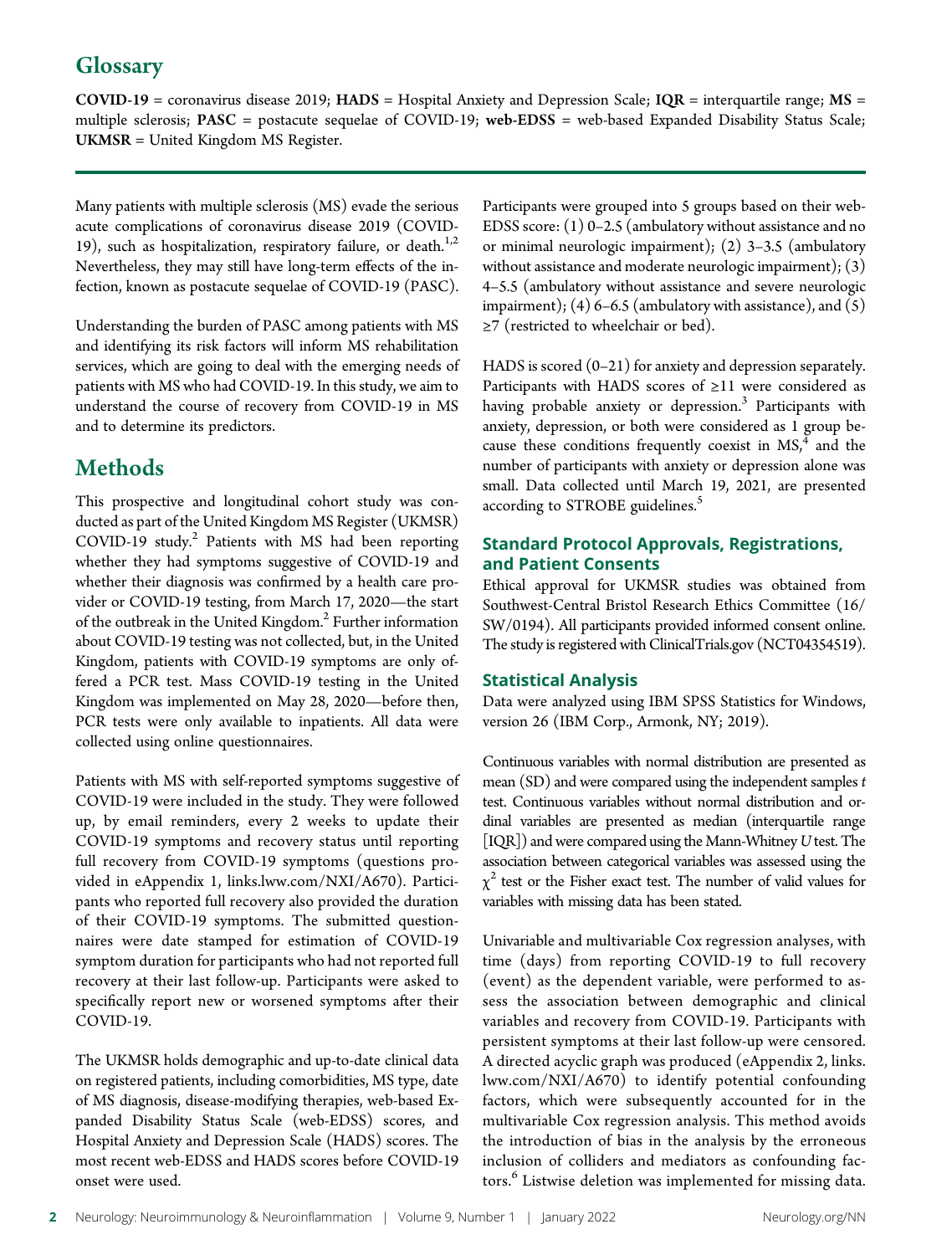### Table 1 Characteristics of Patients With MS and COVID-19 in Relation to the Duration of Their COVID-19 Symptoms

|                                            | <4 wk<br>$n = 371$     | $\geq$ 4 wk <sup>a</sup><br>$n = 165$ | $≥12$ wk<br>n = 69    |
|--------------------------------------------|------------------------|---------------------------------------|-----------------------|
| Age, mean (SD), y                          | 49 (11)                | 50(11)                                | 51 (11)               |
| Women, no. (%)                             | 275 (74.1)             | 136 (82.4) *                          | 59 (85.5)*            |
| White ethnicity, no. (%)                   | 350 (94.3)             | 157 (95.2)                            | 68 (98.6)             |
| Comorbidities <sup>b</sup> , no. (%)       | $n = 295$              | $n = 125$                             | $n = 53$              |
| <b>Diabetes</b>                            | 12(4.1)                | 3(2.4)                                | 2(3.8)                |
| <b>Heart disease</b>                       | 6(2)                   | 1(0.8)                                | 0(0)                  |
| Hyperlipidemia                             | 21(7.1)                | 5(4)                                  | 5(9.4)                |
| <b>Hypertension</b>                        | 32 (10.8)              | 13 (10.4)                             | 7(13.2)               |
| Peripheral vascular disease                | 1(0.3)                 | 0(0)                                  | 0(0)                  |
| Kidney disease                             | 3(1)                   | 3(2.4)                                | 0(0)                  |
| <b>Liver disease</b>                       | 1(0.3)                 | 0(0)                                  | 0(0)                  |
| Lung disease                               | 30 (10.2)              | 18 (14.4)                             | 10 (18.9)             |
| Anxiety and/or depression <sup>c</sup>     | 80/252 (31.7)          | 57/113 (50.4) **                      | 25/46 (54.3) *        |
| Web-EDSS score <sup>b</sup> , median (IQR) | $4(2.625-6.5)$ n = 264 | $5(3-6.5)$ n = 113                    | $5.5(4-6.5)$ *n = 50  |
| Web-EDSS score = 0-2.5, no. (%)            | 66 (25)                | 23 (20.4)                             | 7(14)                 |
| Web-EDSS score = 3-3.5, no. (%)            | 45 (17)                | 11(9.7)                               | 4(8)                  |
| Web-EDSS score = 4-5.5, no. (%)            | 69 (26.1)              | 32 (28.3)                             | 15 (30)               |
| Web-EDSS score = 6-6.5, no. (%)            | 53 (20.1)              | 31 (27.4)                             | 15 (30)               |
| Web-EDSS score ≥7, no. (%)                 | 31 (11.7)              | 16 (14.2)                             | 9(18)                 |
| MS disease duration, median (IQR), y       | 10 (5–17) $n = 359$    | 11 (5.25–19) $n = 160$                | 13 (6.25-19) $n = 68$ |
| Type of MS, no. (%)                        |                        |                                       |                       |
| <b>RRMS</b>                                | 265 (71.4)             | 114 (69.1)                            | 48 (69.6)             |
| <b>SPMS</b>                                | 65 (17.5)              | 33 (20)                               | 15 (21.7)             |
| <b>PPMS</b>                                | 24 (6.5)               | 10(6.1)                               | 5(7.2)                |
| Unknown                                    | 17 (4.6)               | 8(4.8)                                | 1(1.4)                |
| Taking a DMT, no. (%)                      | 188 (50.7)             | 84 (50.9)                             | 32 (46.4)             |
| Alemtuzumab                                | 14(3.8)                | 4(2.4)                                | 2(2.9)                |
| <b>Beta interferons</b>                    | 31(8.4)                | 5(3)                                  | 2(2.9)                |
| Cladribine                                 | 8(2.2)                 | 3(1.8)                                | 0(0)                  |
| <b>Dimethyl fumarate</b>                   | 49 (13.2)              | 25 (15.2)                             | 10 (14.5)             |
| Fingolimod                                 | 22 (5.9)               | 11(6.7)                               | 3(4.3)                |
| <b>Glatiramer acetate</b>                  | 16 (4.3)               | 12(7.3)                               | 7(10.1)               |
| Natalizumab                                | 23(6.2)                | 10(6.1)                               | 4(5.8)                |
| Ocrelizumab                                | 15(4)                  | 8(4.8)                                | 3(4.3)                |
| Rituximab                                  | 0(0)<br>2(1.2)         |                                       | 1(1.4)                |
| Siponimod                                  | 1(0.3)                 | 0(0)                                  | 0(0)                  |
| Teriflunomide                              | 8(2.2)                 | 3(1.8)                                | 0(0)                  |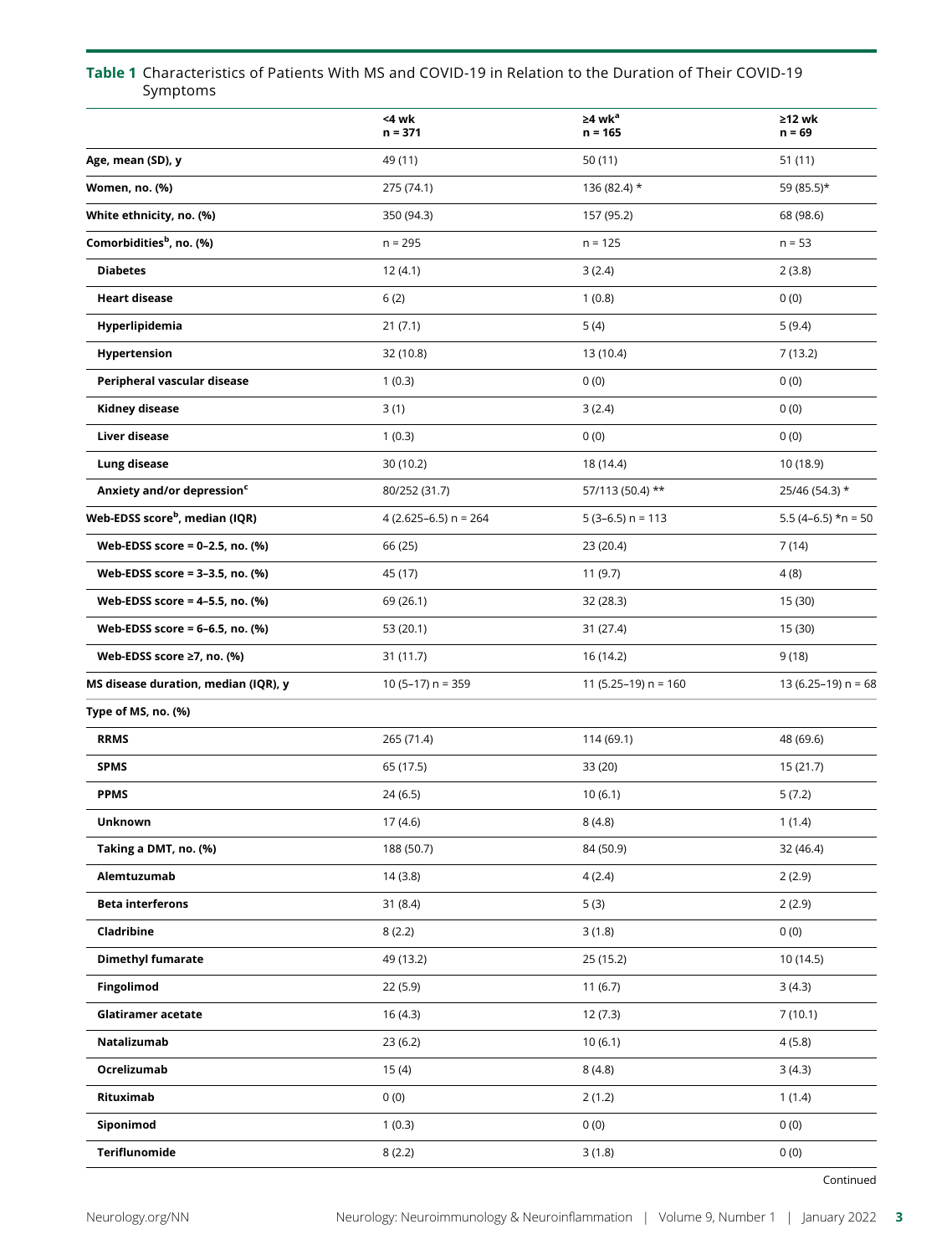### Table 1 Characteristics of Patients With MS and COVID-19 in Relation to the Duration of Their COVID-19 Symptoms (continued)

|       | <4 wk<br>n = 371 | ≥4 wk <sup>a</sup><br>$n = 165$ | $\geq$ 12 wk<br>$n = 69$ |
|-------|------------------|---------------------------------|--------------------------|
| Other | (0.3)            | 1(0.6)                          | 0(0)                     |

Abbreviations: COVID-19 = coronavirus disease 2019; DMT = disease-modifying therapy; IQR = interquartile range; MS = multiple sclerosis; PPMS = primary progressive multiple sclerosis; RRMS = relapsing-remitting multiple sclerosis; SPMS = secondary progressive multiple sclerosis; web-EDSS = web-based Expanded Disability Status Scale.

 $\star$ p < 0.05 and  $\star\star$ p = 0.001. Comparisons were made to participants with symptom duration of <4 wk.

<sup>a</sup> Includes participants with COVID-19 symptoms for ≥12 weeks.

<sup>b</sup> Before COVID-19 onset.

<sup>c</sup> Participants with Hospital Anxiety and Depression Scale scores ≥11 for anxiety or depression were considered as having probable anxiety or depression, respectively.

Results are presented as adjusted hazard ratios with 95% confidence intervals.

### Data Availability

Data are stored on the UKMSR Secure e-Research Platform at Swansea University Medical School. Line level data cannot be released, but qualified researchers, subject to governance, can request access to data.

## **Results**

Of the 7,977 patients with MS who participated in the UKMSR COVID-19 study, 1,096 reported COVID-19. A total of 599 patients with MS and COVID-19 updated their recovery status (participants), and 497 did not (nonparticipants). Twenty-eight participants (4.7%) and 8 (1.6%) nonparticipants were hospitalized during their acute infection ( $p = 0.05$ ). Only 16

Table 2 Results of the Multivariable Cox Regression Analysis<sup>a</sup> of Pre–COVID-19 Factors Associated With Recovery From COVID-19

|                                          | Included in<br>the analysis, no. | Censored.<br>no. | aHR          | Lower<br>95% CI | Upper<br>95% CI | Adjustments                                 |
|------------------------------------------|----------------------------------|------------------|--------------|-----------------|-----------------|---------------------------------------------|
| Age (1-y increment)                      | 556                              | 115              | 0.996        | 0.988           | 1.005           | None                                        |
| Women vs men                             | 556                              | 115              | 0.756        | 0.609           | 0.937           | None                                        |
| All other ethnicities vs White ethnicity | 556                              | 115              | 1.374        | 0.937           | 2.016           | None                                        |
| MS disease duration (1-y increment)      | 538                              | 112              | 0.995        | 0.983           | 1.008           | Age                                         |
| Anxiety and/or depressionb,c             | 314                              | 65               | 0.708        | 0.533           | 0.941           | Age, Gender, Ethnicity, Web-EDSS categories |
| Web-EDSS <sup>c</sup>                    | 380                              | 74               |              |                 |                 | Age, Gender, MS disease duration, MS type   |
| $Score = 0-2.5$ (reference)              | --                               | —                | $\mathbf{1}$ | $\mathbf{1}$    | 1               |                                             |
| Score = $3-3.5$                          |                                  |                  | 1.123        | 0.783           | 1.610           |                                             |
| Score = $4-5.5$                          |                                  |                  | 0.751        | 0.542           | 1.040           |                                             |
| Score = $6-6.5$                          |                                  |                  | 0.698        | 0.485           | 1.006           |                                             |
| Score ≥7                                 |                                  |                  | 0.614        | 0.381           | 0.989           |                                             |
| MS type                                  | 538                              | 112              |              |                 |                 | Age, Gender, MS disease duration            |
| <b>RRMS</b> (reference)                  | -                                | –                | $\mathbf{1}$ | 1               | $\mathbf{1}$    |                                             |
| <b>SPMS</b>                              |                                  |                  | 1.049        | 0.765           | 1.438           |                                             |
| <b>PPMS</b>                              |                                  |                  | 1.212        | 0.798           | 1.841           |                                             |
| <b>Taking a DMT</b>                      | 556                              | 115              | 0.985        | 0.788           | 1.232           | Age, MS type                                |

Abbreviations: 95% CI = 95% confidence interval; aHR = adjusted hazard ratio; COVID-19 = coronavirus disease 2019; DMT = disease-modifying therapy; MS = multiple sclerosis; PPMS = primary progressive multiple sclerosis; RRMS = relapsing-remitting multiple sclerosis; SPMS = secondary progressive multiple sclerosis; Web-EDSS = web-based Expanded Disability Status Scale.

Bold indicates statistically significant findings.

 $^{\circ}$  Results of the univariable Cox Regression analysis are provided in eTable 2, [links.lww.com/NXI/A670.](http://links.lww.com/NXI/A670)

<sup>b</sup> Participants with Hospital Anxiety and Depression Scale scores ≥11 for anxiety or depression were considered as having probable anxiety or depression, respectively.

<sup>c</sup> Before COVID-19 onset.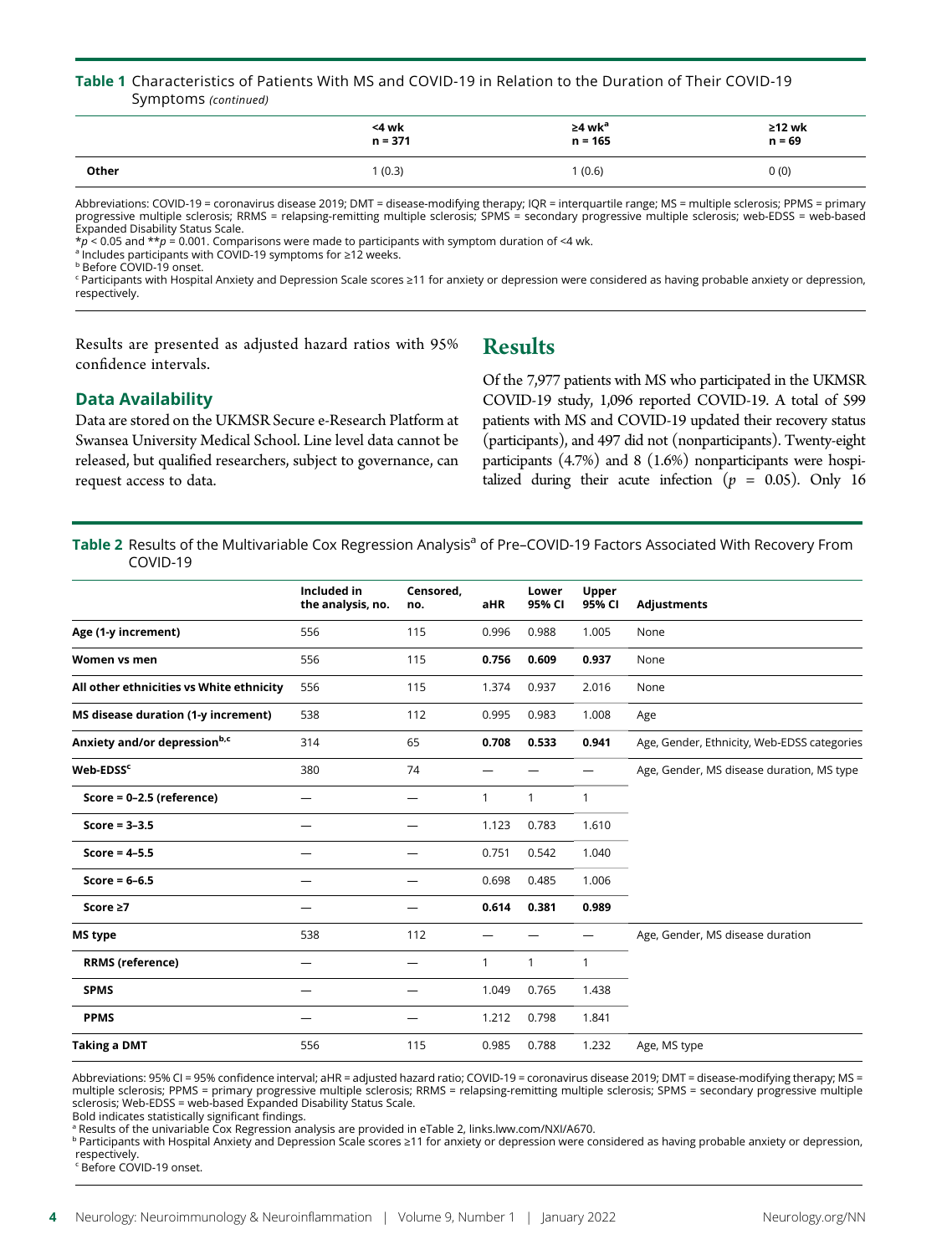Figure Frequency of COVID-19 Symptoms Among Patients With Multiple Sclerosis With Persistent Symptoms at Their Last Follow-up in ≥4 (A) and ≥12 (B) Weeks From Reporting COVID-19



A. Reported COVID-19 symptoms at  $\geq 4$  weeks (n = 95)

B. Reported COVID-19 symptoms at  $\geq$ 12 weeks (n = 60)



Gastrointestinal symptoms included diarrhea, nausea or vomiting, or stomach pain. Lower respiratory tract symptoms included coughs, shortness of breath, or heaviness in the chest. Upper respiratory tract symptoms included sore throat, nasal congestion, or sneezing. COVID-19 = coronavirus disease 2019.

participants (and all hospitalized nonparticipants) were admitted to hospital because of COVID-19. Therefore, hospitalized patients with MS were excluded from the analysis. Participants did not differ in their baseline characteristics (including demographics, MS type, web-EDSS score, disease-modifying therapies, comorbidities, or having anxiety and/or

depression) from nonparticipants, except for a lower rate of hypertension among participants (10.8%) than nonparticipants (16.3%) (eTable 1, [links.lww.com/NXI/A670](http://links.lww.com/NXI/A670)).

Four hundred forty-four participants (77.8%) reported full recovery from COVID-19 at their last follow-up. Their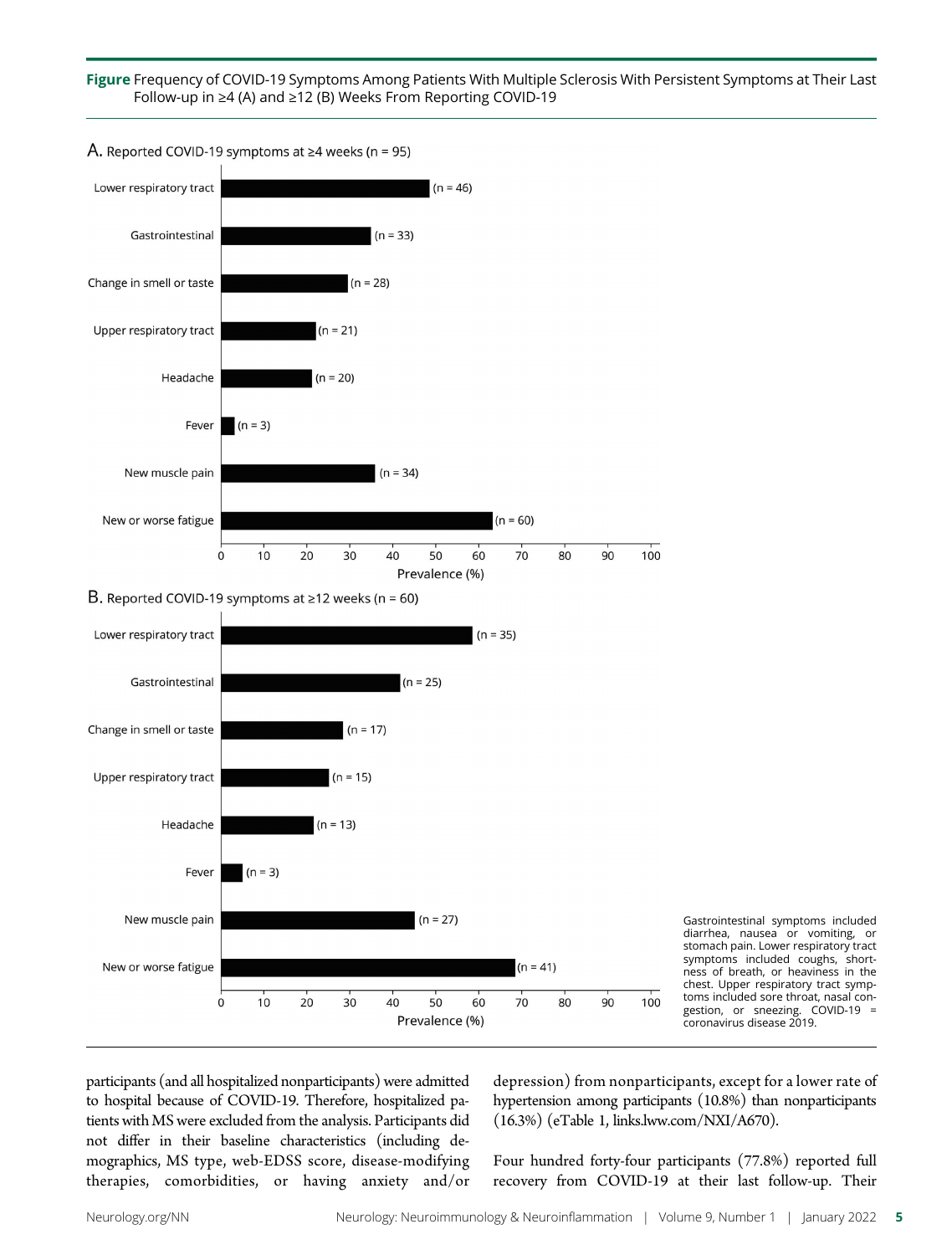An association between physical disability and adverse acute COVID-19 outcomes in MS has been previously reported.<sup>1</sup> This study shows that higher levels of pre–COVID-19 neurologic disability predispose patients with MS to long-term sequelae of COVID-19 as well. Other MS-related factors such as

needed to establish the risk of PASC in MS.

median (IQR) symptom duration was 10 (6-21) days ( $n =$ 441); 70 recovered in ≥4 weeks and 9 in ≥12 weeks. However, 127 participants (22.2%) had persistent symptoms at their last follow-up. They had been followed up for a median (IQR) of 87  $(41–185)$  days (n = 115), with 95 having symptoms for  $\geq$ 4 weeks and 60 for ≥12 weeks from reporting COVID-19. Therefore, at least 165 participants (29.7%) had lasting COVID-19 symptoms for ≥4 weeks and 69 (12.4%) for ≥12 weeks. The characteristics of participants by their symptom duration are compared in Table 1. A post hoc analysis among participants with a COVID-19 diagnosis confirmed by a health care provider or testing showed similar findings (eAppendix 3, [links.lww.com/NXI/A670](http://links.lww.com/NXI/A670)).

Participants with a pre–COVID-19 web-EDSS score of ≥7, participants with anxiety and/or depression before COVID-19 onset, and women were less likely to report recovery from COVID-19 (Table 2). Of 95 participants who reported their COVID-19 symptoms at  $\geq$ 4 weeks, 78 (82.1%) had symptoms, which were not typical for MS (symptoms listed in Figure, except for fatigue and pain). Of 60 participants who reported their symptoms at  $\geq$ 12

This prospective study of a large national cohort of nonhospitalized patients with MS and COVID-19 shows that about 30% and 12% of patients experience prolonged COVID-19 symptoms for ≥4 and ≥12 weeks, respectively. These rates in the MS population are higher than the general population, as reported by a study using a similar methodology (13% and 2%, respectively).<sup>7</sup> Another study reports a much higher prevalence of prolonged COVID-19 in the general population, but its retrospective data collection could have led to recall bias.<sup>8</sup> Given that MS shares many neurologic symptoms of COVID-19 and that the infection can lead to MS exacerbations,  $9$  a high prevalence of long-lasting COVID-19 symptoms in this population may seem expected. More than 80% of patients with MS with persistent COVID-19 symptoms in the study, however, also had symptoms that were not typical for MS. Further studies using direct control groups, from both the general population and patients with MS without COVID-19, are

weeks, 50 (83.3%) had non–MS-related symptoms.

**Discussion** 

disease duration or disease-modifying therapies did not appear to influence recovery from COVID-19. Patients with MS with pre–COVID-19 mental health problems can also be disproportionately affected by PASC, which has also recently been reported in the general population.<sup>10</sup> The observation that women are more likely to experience prolonged COVID-19 symptoms is in accordance with other studies.<sup>7</sup>

A limitation of the study is that the COVID-19 diagnosis of patients with MS was confirmed by laboratory testing in only a proportion of participants, as widespread testing was not available in the United Kingdom at the time of recruitment. However, the rates of prolonged COVID-19 in the subgroup with confirmed diagnosis and the total study population were similar. Hospitalized patients with MS were excluded to avoid the potential confounding effect of hospitalization on recovery from COVID-19. The association between hospitalization and COVID-19 recovery could not be assessed because of the small sample size of hospitalized patients with MS and the risk of selection bias toward nonhospitalized patients due to the questionnaire-based nature of the study.

These findings will inform MS and post–COVID-19 rehabilitation services in developing individualized pathways for patients with MS, helping to reduce the burden on these health systems in the COVID-19 era. They also highlight the importance of vaccination against COVID-19 in the MS population who appear to be vulnerable to the long-term effects of infection.

### Study Funding

United Kingdom Multiple Sclerosis Society (Grant no. 131).

### **Disclosure**

A. Garjani has received research support from the United Kingdom Multiple Sclerosis Society, speaker honorarium from the Multiple Sclerosis Academy, and travel support from Novartis, Merck, and the Multiple Sclerosis Academy. R.M. Middleton has received funding from the United Kingdom Multiple Sclerosis Society. R. Nicholas has received support for advisory boards and travel from Novartis, Roche, and Biogen. He has received grant support from the United Kingdom Multiple Sclerosis Society. He is a member of a National Institute for Health and Care Excellence (NICE) Health Technology Assessment (HTA) committee. N. Evangelou has served as a member of advisory boards for Biogen, Merck, Novartis, and Roche and has received grant income from the United Kingdom Multiple Sclerosis Society, Medical Research Council (MRC), Patient-Centered Outcomes Research Institute (PCORI), and National Institute for Health Research (NIHR). Go to [Neurology.org/NN](https://nn.neurology.org/content/9/1/e118/tab-article-info) for full disclosures.

### Publication History

Previously published in medRxiv: [doi.org/10.1101/2021.06.25.](https://doi.org/10.1101/2021.06.25.21259256) [21259256](https://doi.org/10.1101/2021.06.25.21259256). Received by Neurology: Neuroimmunology & Neuroinflammation July 2, 2021. Accepted in final form October 7, 2021.

### Appendix Authors

| Name<br>Contribution<br>Location                                                                                                                                                                                                                                                                                                                                                                                                                                                                      |  |
|-------------------------------------------------------------------------------------------------------------------------------------------------------------------------------------------------------------------------------------------------------------------------------------------------------------------------------------------------------------------------------------------------------------------------------------------------------------------------------------------------------|--|
|                                                                                                                                                                                                                                                                                                                                                                                                                                                                                                       |  |
| Afagh<br>Drafting/revision of the<br>Mental Health and Clinical<br>manuscript for content,<br>Garjani,<br>Neurosciences Academic<br>including medical writing for<br>MD<br>Unit, School of Medicine,<br>content; major role in the<br>University of Nottingham,<br>Nottingham, United<br>acquisition of data; study<br>concept or design; and<br>Kingdom; Clinical Neurology,<br>analysis or interpretation of<br>Nottingham University<br>Hospitals NHS Trust,<br>data<br>Nottingham, United Kingdom |  |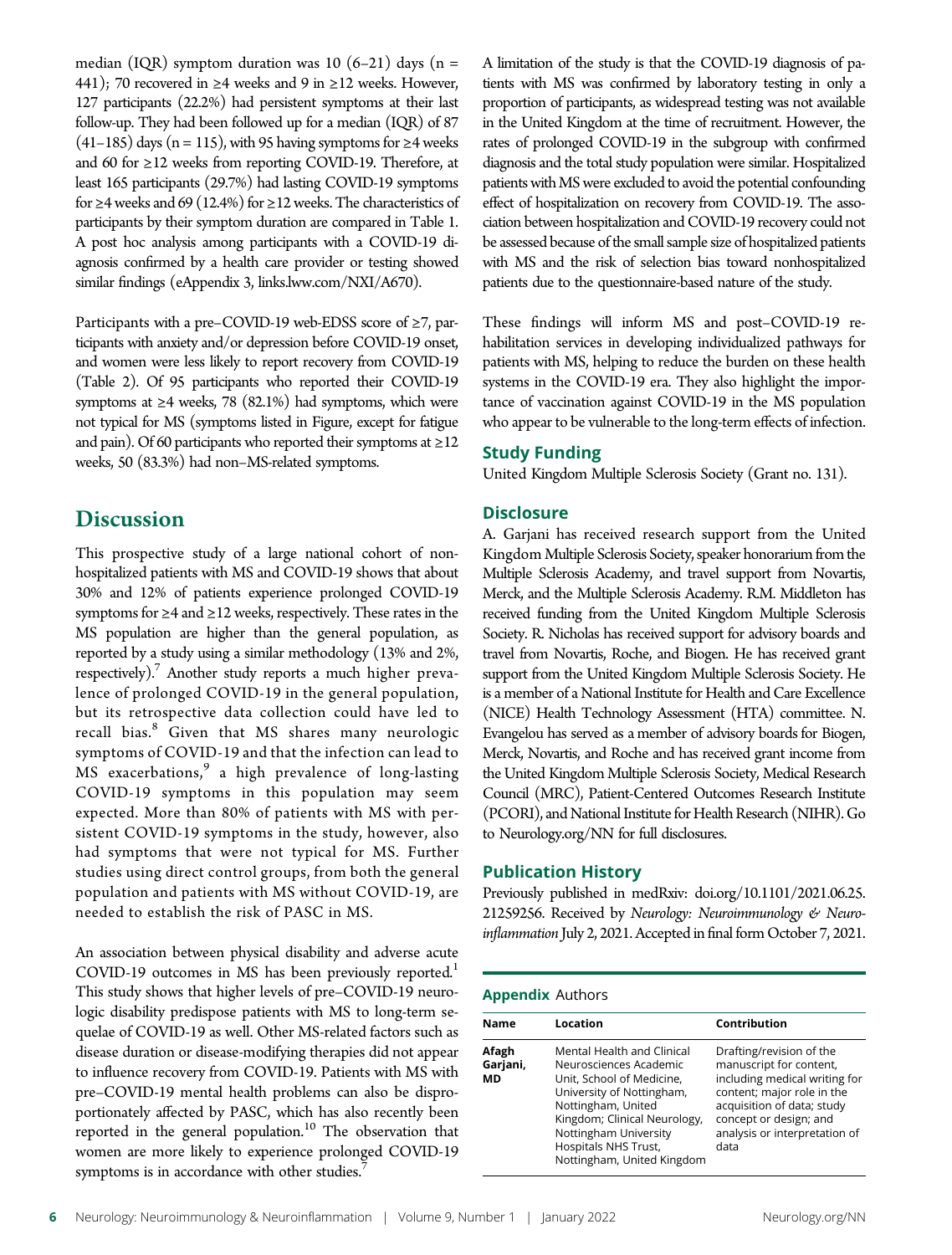Appendix (continued)

| <b>Name</b>                               | Location                                                                                                                                                                                                                                            | Contribution                                                                                                                                                                                                     |
|-------------------------------------------|-----------------------------------------------------------------------------------------------------------------------------------------------------------------------------------------------------------------------------------------------------|------------------------------------------------------------------------------------------------------------------------------------------------------------------------------------------------------------------|
| Rodden M.<br>Middleton,<br><b>MBA</b>     | Population Data Science,<br>Swansea University Medical<br>School, Swansea, United<br>Kingdom                                                                                                                                                        | Drafting/revision of the<br>manuscript for content,<br>including medical writing for<br>content; major role in the<br>acquisition of data; and study<br>concept or design                                        |
| Richard<br>Nicholas,<br><b>FRCP</b>       | Department of Cellular and<br>Molecular Neuroscience,<br>Imperial College London,<br>London, United Kingdom                                                                                                                                         | Drafting/revision of the<br>manuscript for content,<br>including medical writing for<br>content; major role in the<br>acquisition of data; study<br>concept or design; and analysis<br>or interpretation of data |
| <b>Nikos</b><br>Evangelou,<br><b>FRCP</b> | Mental Health and Clinical<br>Neurosciences Academic<br>Unit, School of Medicine,<br>University of Nottingham,<br>Nottingham, United<br>Kingdom; Clinical Neurology,<br>Nottingham University<br>Hospitals NHS Trust,<br>Nottingham, United Kingdom | Drafting/revision of the<br>manuscript for content,<br>including medical writing for<br>content; major role in the<br>acquisition of data; study<br>concept or design; and analysis<br>or interpretation of data |

# References<br>1. Salter A. Fox RI

- Salter A, Fox RJ, Newsome SD, et al. Outcomes and risk factors associated with SARS-CoV-2 infection in a North American Registry of patients with multiple sclerosis. JAMA Neurol. 2021;78(6):699-708.
- 2. Evangelou N, Garjani A, dasNair R, et al. Self-diagnosed COVID-19 in people with multiple sclerosis: a community-based cohort of the UK MS Register. J Neurol Neurosurg Psychiatry. 2020;92(1):107-109.
- 3. Marrie RA, Zhang L, Lix LM, et al. The validity and reliability of screening measures for depression and anxiety disorders in multiple sclerosis. Mult Scler Relat Disord. 2018;20:9-15.
- 4. Wood B, Van Der Mei IA, Ponsonby AL, et al. Prevalence and concurrence of anxiety, depression and fatigue over time in multiple sclerosis. Mult Scler. 2013; 19(2):217-224.
- 5. von Elm E, Altman D, Egger M. On behalf of the Iniciativa STROBE. The strengthening the reporting of observational studies in epidemiology (STROBE) statement: guidelines for reporting observational studies. Ann Intern Med. 2007;147: 573-577.
- 6. Williams TC, Bach CC, Matthiesen NB, Henriksen TB, Gagliardi L. Directed acyclic graphs: a tool for causal studies in paediatrics. Pediatr Res. 2018;84(4): 487-493.
- 7. Sudre CH, Murray B, Varsavsky T, et al. Attributes and predictors of long COVID. Nat Med. 2021;27(4):626-631.
- 8. Whitaker M, Elliott J, Chadeau-Hyam M, et al. Persistent Symptoms Following SARS-CoV-2 Infection in a Random Community Sample of 508,707 People [online]. Accessed July 1, 2021. [hdl.handle.net/10044/1/89844](http://hdl.handle.net/10044/1/89844).
- 9. Garjani A, Middleton RM, Hunter R, et al. COVID-19 is associated with new symptoms of multiple sclerosis that are prevented by disease modifying therapies. Mult Scler Relat Disord. 2021;52:102939.
- 10. Thompson EJ, Williams DM, Walker AJ, et al. Risk factors for long COVID: analyses of 10 longitudinal studies and electronic health records in the UK. medRxiv. 2021. 06.24.21259277; doi:<https://doi.org/10.1101/2021.06.24.21259277>